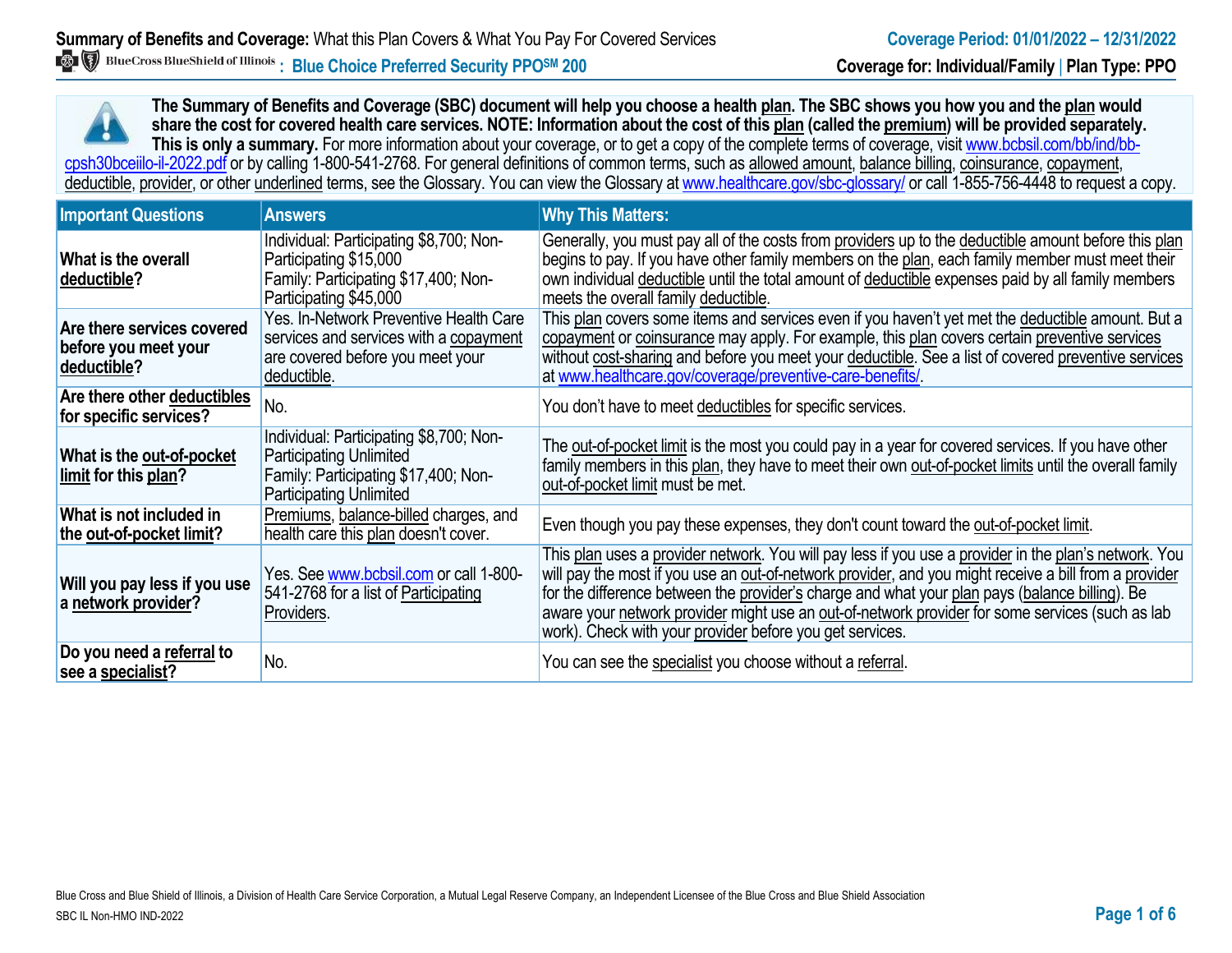

All **copayment** and **coinsurance** costs shown in this chart are after your **deductible** has been met, if a **deductible** applies.

| <b>Common</b>                  |                                                     | <b>What You Will Pay</b>                                                                                                  |                 |                                                                                                                                                                                                 |  |
|--------------------------------|-----------------------------------------------------|---------------------------------------------------------------------------------------------------------------------------|-----------------|-------------------------------------------------------------------------------------------------------------------------------------------------------------------------------------------------|--|
| <b>Medical Event</b>           | <b>Services You May Need</b>                        | <b>Participating Provider</b><br><b>Non-Participating Provider</b><br>(You will pay the least)<br>(You will pay the most) |                 | Limitations, Exceptions, & Other<br><b>Important Information</b>                                                                                                                                |  |
| If you visit a health care     | Primary care visit to treat an<br>injury or illness | First 3 visits - \$20 each, then No<br>Charge after deductible for<br>subsequent visits                                   | 50% coinsurance | First 3 visits, you pay \$20 each for any<br>combination of office or virtual visits; you<br>pay deductible and coinsurance for<br>subsequent visits. See your benefit booklet*<br>for details. |  |
| provider's office or<br>clinic | Specialist visit                                    | No Charge after deductible                                                                                                | 50% coinsurance | None                                                                                                                                                                                            |  |
|                                | Preventive care/screening/<br>immunization          | No Charge; deductible does not apply 50% coinsurance                                                                      |                 | You may have to pay for services that<br>aren't preventive. Ask your provider if the<br>services needed are preventive. Then<br>check what your plan will pay for.                              |  |
| If you have a test             | Diagnostic test (x-ray, blood<br>work)              | No Charge after deductible                                                                                                | 50% coinsurance | Preauthorization may be required; see your<br>benefit booklet* for details.                                                                                                                     |  |
|                                | Imaging (CT/PET scans,<br>MRI <sub>s</sub> )        | No Charge after deductible                                                                                                | 50% coinsurance | Preauthorization may be required; see your<br>benefit booklet* for details.                                                                                                                     |  |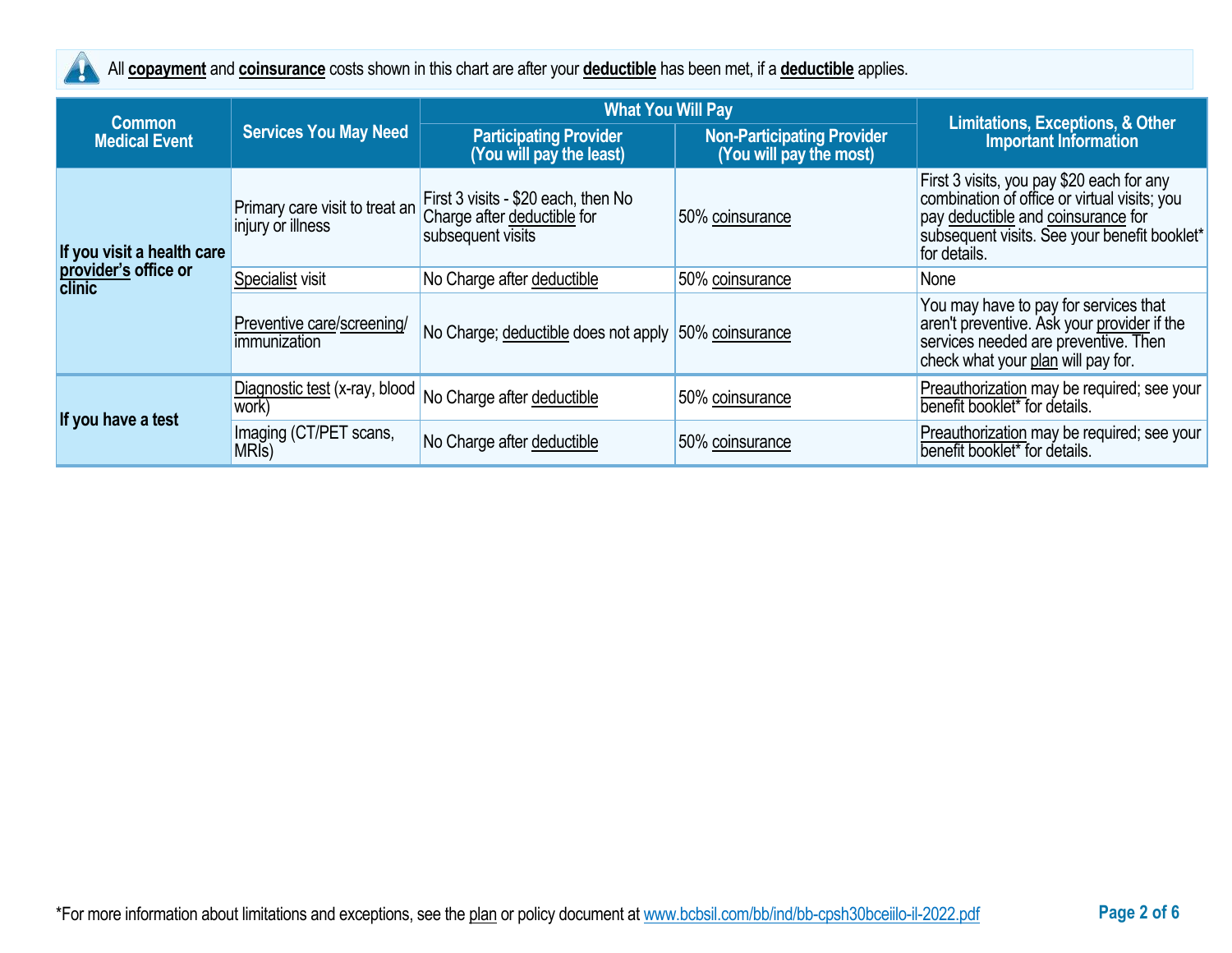| <b>Common</b>                                                                                  |                                                   | <b>What You Will Pay</b>                                  |                                                              | <b>Limitations, Exceptions, &amp; Other</b>                                                                                                                                                                                                                                                                                                                                     |  |
|------------------------------------------------------------------------------------------------|---------------------------------------------------|-----------------------------------------------------------|--------------------------------------------------------------|---------------------------------------------------------------------------------------------------------------------------------------------------------------------------------------------------------------------------------------------------------------------------------------------------------------------------------------------------------------------------------|--|
| <b>Medical Event</b>                                                                           | <b>Services You May Need</b>                      | <b>Participating Provider</b><br>(You will pay the least) | <b>Non-Participating Provider</b><br>(You will pay the most) | <b>Important Information</b>                                                                                                                                                                                                                                                                                                                                                    |  |
|                                                                                                | Preferred generic drugs                           | No Charge after deductible                                | Retail - No Charge after deductible                          | Limited to a 30-day supply at retail (or a 90-<br>day supply at a network of select retail                                                                                                                                                                                                                                                                                      |  |
|                                                                                                | Non-preferred generic<br>drugs                    | No Charge after deductible                                | Retail - No Charge after deductible                          | pharmacies). Up to a 90-day supply at mail<br>order. Specialty drugs limited to a 30-day<br>supply.                                                                                                                                                                                                                                                                             |  |
| If you need drugs to                                                                           | Preferred brand drugs                             | No Charge after deductible                                | Retail - No Charge after deductible                          | Payment of the difference between the cost<br>of a brand name drug and a generic may                                                                                                                                                                                                                                                                                            |  |
| treat your illness or<br>condition                                                             | Non-preferred brand drugs                         | No Charge after deductible                                | Retail - No Charge after deductible                          | also be required if a generic drug is                                                                                                                                                                                                                                                                                                                                           |  |
|                                                                                                | Preferred specialty drugs                         | No Charge after deductible                                | No Charge after deductible                                   | available.<br>All Out-of-Network prescriptions are subject                                                                                                                                                                                                                                                                                                                      |  |
| More information about<br>prescription drug<br>coverage is available at<br>www.bcbsil.com/rx22 | Non-preferred specialty<br>drugs                  | No Charge after deductible                                | No Charge after deductible                                   | to a 50% additional charge after the<br>applicable copayment/coinsurance.<br>Additional charge will not apply to any<br>deductible or out-of-pocket amounts.<br>The amount you may pay per 30-day<br>supply of a covered insulin drug, regardless<br>of quantity or type, shall not exceed \$100,<br>when obtained from a Preferred<br>Participating or Participating Pharmacy. |  |
| If you have outpatient                                                                         | Facility fee (e.g.,<br>ambulatory surgery center) | No Charge after deductible                                | \$2,000/visit plus 50% coinsurance                           | Preauthorization may be required.<br>For Outpatient Infusion Therapy, see your                                                                                                                                                                                                                                                                                                  |  |
| surgery                                                                                        | Physician/surgeon fees                            | No Charge after deductible                                | 50% coinsurance                                              | benefit booklet* for details.                                                                                                                                                                                                                                                                                                                                                   |  |
|                                                                                                | Emergency room care                               | No Charge after deductible                                | No Charge after deductible                                   | None                                                                                                                                                                                                                                                                                                                                                                            |  |
| If you need immediate<br>medical attention                                                     | <b>Emergency medical</b><br>transportation        | No Charge after deductible                                | No Charge after deductible                                   | Preauthorization may be required for non-<br>emergency transportation; see your benefit<br>booklet* for details.                                                                                                                                                                                                                                                                |  |
|                                                                                                | Urgent care                                       | No Charge after deductible                                | 50% coinsurance                                              | None                                                                                                                                                                                                                                                                                                                                                                            |  |
| If you have a hospital<br>stay                                                                 | Facility fee (e.g., hospital<br>room)             | No Charge after deductible                                | \$2,000/visit plus 50% coinsurance                           | Preauthorization required. Preauthorization<br>penalty: \$1,000 or 50% of the eligible<br>charge In-Network, \$500 Out-of-Network.<br>See your benefit booklet* for details.                                                                                                                                                                                                    |  |
|                                                                                                | Physician/surgeon fees                            | No Charge after deductible                                | 50% coinsurance                                              | Preauthorization required.                                                                                                                                                                                                                                                                                                                                                      |  |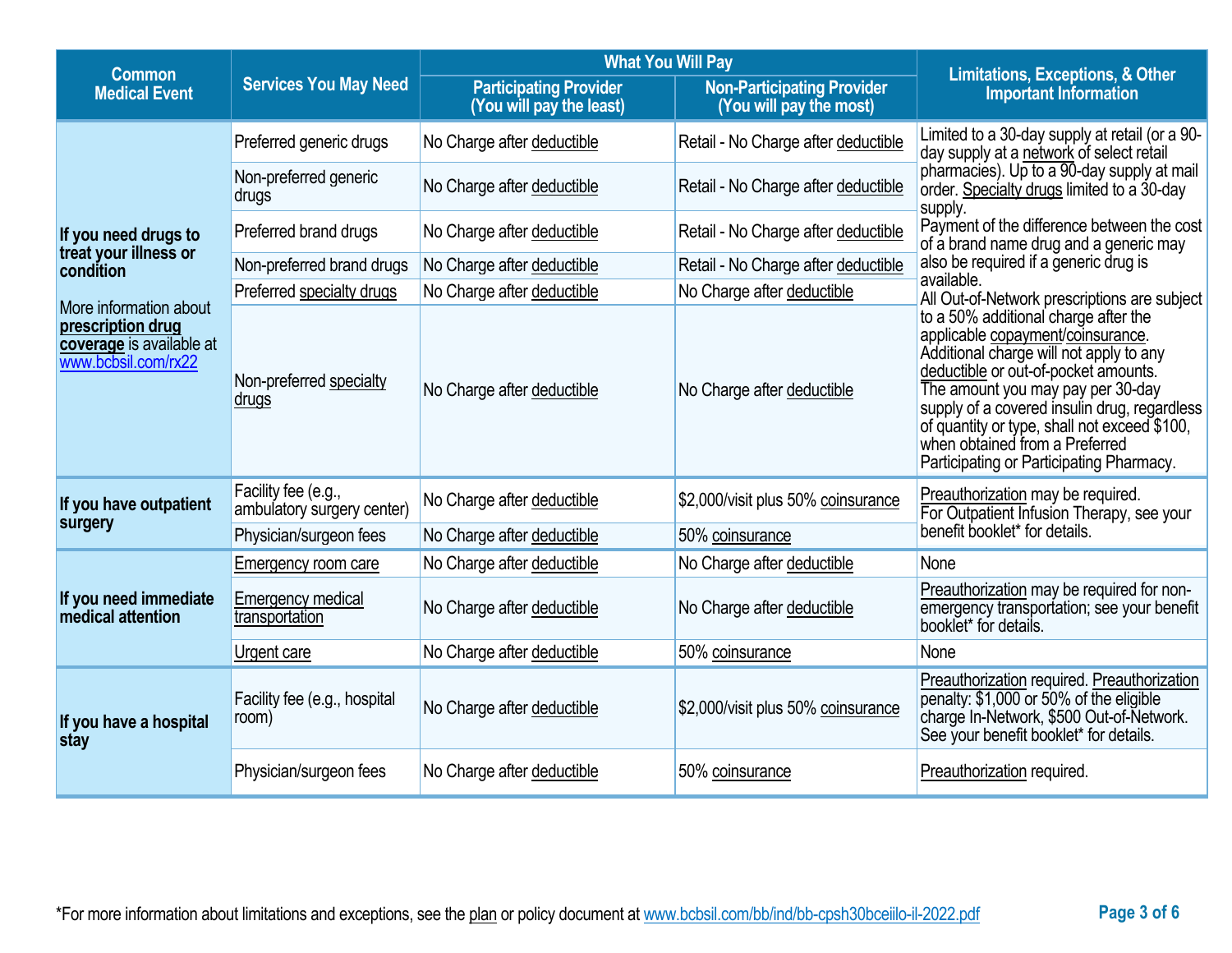| <b>What You Will Pay</b><br><b>Common</b> |                                                                        |                                                                                                                           | <b>Limitations, Exceptions, &amp; Other</b>                           |                                                                                                                                                                                                                                                            |  |
|-------------------------------------------|------------------------------------------------------------------------|---------------------------------------------------------------------------------------------------------------------------|-----------------------------------------------------------------------|------------------------------------------------------------------------------------------------------------------------------------------------------------------------------------------------------------------------------------------------------------|--|
| <b>Medical Event</b>                      | <b>Services You May Need</b>                                           | <b>Participating Provider</b><br><b>Non-Participating Provider</b><br>(You will pay the least)<br>(You will pay the most) |                                                                       | <b>Important Information</b>                                                                                                                                                                                                                               |  |
| If you need mental<br>health, behavioral  | Outpatient services                                                    | No Charge after deductible                                                                                                | 50% coinsurance                                                       | Preauthorization may be required; see your<br>benefit booklet* for details.                                                                                                                                                                                |  |
| health, or substance<br>abuse services    | Inpatient services                                                     | No Charge after deductible                                                                                                | \$2,000/visit plus 50% coinsurance                                    | Preauthorization required.                                                                                                                                                                                                                                 |  |
|                                           | Office visits                                                          | \$20 or No Charge for initial visit, then<br>No Charge for subsequent visits                                              | 50% coinsurance                                                       | \$20 for initial visit, or No Charge for initial<br>visit if 3 office visits at \$20 per visit have                                                                                                                                                        |  |
|                                           | Childbirth/delivery<br>professional services                           | No Charge after deductible                                                                                                | 50% coinsurance                                                       | previously been incurred. Copayment<br>applies to first prenatal visit (per<br>pregnancy). Cost sharing does not apply for                                                                                                                                 |  |
| If you are pregnant                       | Childbirth/delivery facility<br>No Charge after deductible<br>services |                                                                                                                           | \$2,000/visit plus 50% coinsurance                                    | preventive services. Depending on the type<br>of services, deductible may apply. Maternity<br>care may include tests and services<br>described elsewhere in the SBC (i.e.,<br>ultrasound).                                                                 |  |
|                                           | Home health care                                                       | No Charge after deductible                                                                                                | 50% coinsurance                                                       | Preauthorization may be required.                                                                                                                                                                                                                          |  |
| If you need help                          | Rehabilitation services                                                | No Charge after deductible                                                                                                | 50% coinsurance                                                       | Preauthorization may be required.                                                                                                                                                                                                                          |  |
| recovering or have                        | <b>Habilitation services</b>                                           | No Charge after deductible                                                                                                | 50% coinsurance                                                       |                                                                                                                                                                                                                                                            |  |
| other special health<br>needs             | Skilled nursing care                                                   | No Charge after deductible                                                                                                | 50% coinsurance                                                       | Preauthorization may be required.                                                                                                                                                                                                                          |  |
|                                           | Durable medical equipment                                              | No Charge after deductible                                                                                                | 50% coinsurance                                                       | Preauthorization may be required.                                                                                                                                                                                                                          |  |
| Hospice services                          |                                                                        | No Charge after deductible                                                                                                | 50% coinsurance                                                       | Preauthorization may be required.                                                                                                                                                                                                                          |  |
|                                           | Children's eye exam                                                    | No Charge; deductible does not apply                                                                                      | Up to a \$30 reimbursement is<br>available; deductible does not apply | One visit per year. Out-of-Network<br>reimbursement will not exceed the retail<br>cost. See your benefit booklet* (Pediatric<br>Vision Care Benefits) for details.                                                                                         |  |
| If your child needs<br>dental or eye care | Children's glasses                                                     | No Charge after deductible                                                                                                | Up to a \$75 reimbursement is<br>available                            | One pair of glasses per year up to age 19.<br>Reimbursement for frames, lenses and lens<br>options purchased Out-of-Network is<br>available (not to exceed the retail cost). See<br>your benefit booklet* (Pediatric Vision Care<br>Benefits) for details. |  |
|                                           | Children's dental check-up                                             | <b>Not Covered</b>                                                                                                        | Not Covered                                                           | None                                                                                                                                                                                                                                                       |  |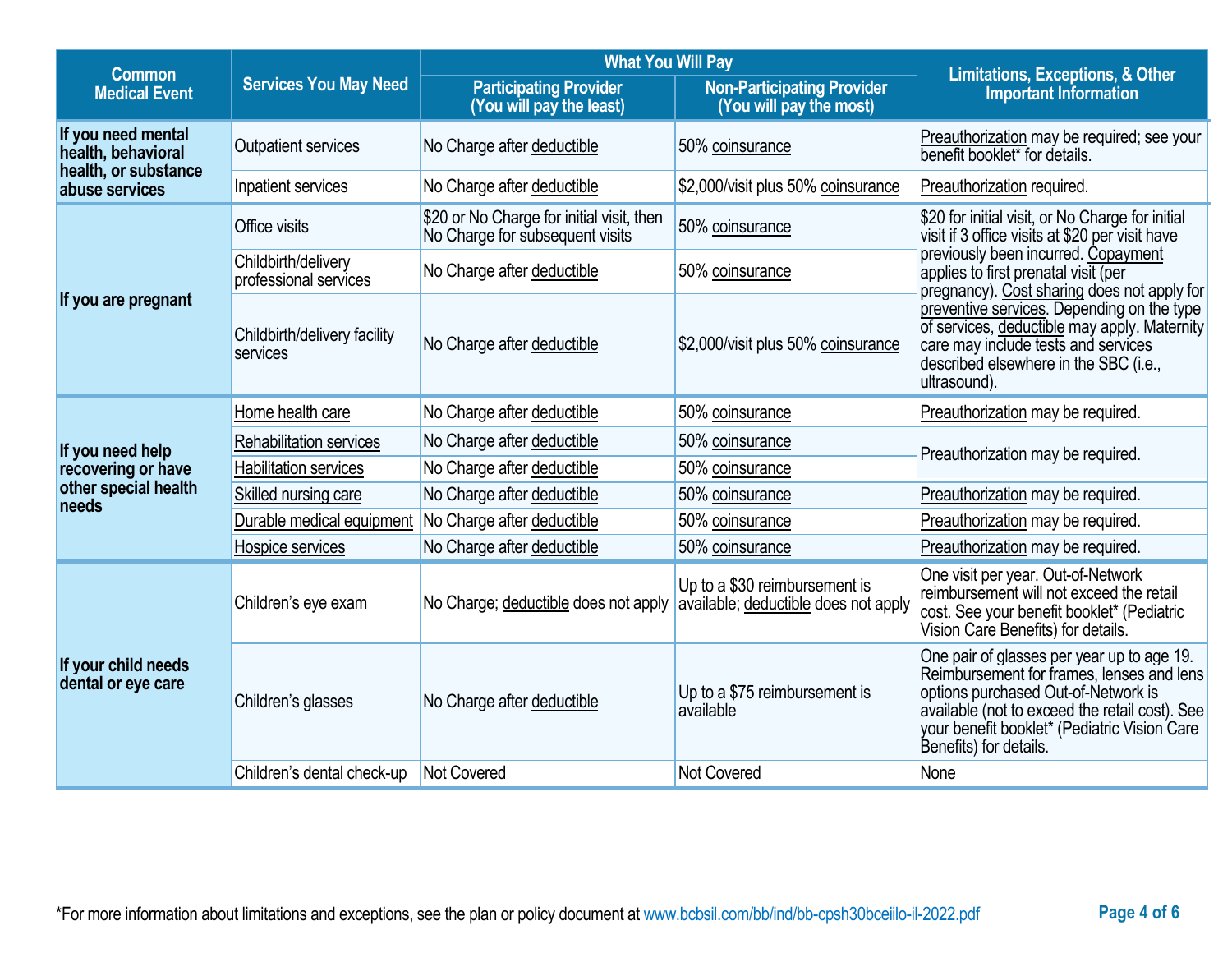#### **Excluded Services & Other Covered Services:**

| Services Your Plan Generally Does NOT Cover (Check your policy or plan document for more information and a list of any other excluded services.)     |                                                                                                                                                                                                                                                                                                                                                                                                                                                                                                                       |  |  |  |  |
|------------------------------------------------------------------------------------------------------------------------------------------------------|-----------------------------------------------------------------------------------------------------------------------------------------------------------------------------------------------------------------------------------------------------------------------------------------------------------------------------------------------------------------------------------------------------------------------------------------------------------------------------------------------------------------------|--|--|--|--|
| Acupuncture<br>Dental care (Adult)                                                                                                                   | Routine eye care<br>Long-term care<br>Non-emergency care when traveling outside the U.S.<br>Weight loss programs<br>$\bullet$                                                                                                                                                                                                                                                                                                                                                                                         |  |  |  |  |
|                                                                                                                                                      | Other Covered Services (Limitations may apply to these services. This isn't a complete list. Please see your plan document.)                                                                                                                                                                                                                                                                                                                                                                                          |  |  |  |  |
| Abortion care<br><b>Bariatric surgery</b><br>Chiropractic care (Chiropractic and Osteopathic<br>manipulation limited to 25 visits per calendar year) | Cosmetic surgery (only for the correction of congenital •<br>Private-duty nursing (with the exception of inpatient<br>deformities or conditions resulting from accidental<br>private duty nursing)<br>injuries, scars, tumors, or diseases)<br>Routine foot care (due to systemic disease and in<br>Hearing aids (for children 1 per ear every 24 months,<br>connection with diabetes)<br>for adults up to \$2,500 per ear every 24 months)<br>Infertility treatment (covered for 4 procedures per<br>benefit period) |  |  |  |  |

Your Rights to Continue Coverage: There are agencies that can help if you want to continue your coverage after it ends. The contact information for those agencies is: the plan at 1-800-541-2768. You may also contact your state insurance department at 1-877-527-9431. Other coverage options may be available to you, too, including buying individual insurance coverage through the Health Insurance Marketplace. For more information about the Marketplace, visi[t www.HealthCare.gov](http://www.healthcare.gov/) or call 1-800-318-2596.

Your Grievance and Appeals Rights: There are agencies that can help if you have a complaint against your plan for a denial of a claim. This complaint is called a grievance or appeal. For more information about your rights, look at the explanation of benefits you will receive for that medical claim. Your plan documents also provide complete information on how to submit a claim, appeal, or a grievance for any reason to your plan. For more information about your rights, this notice, or assistance, contact: Blue Cross and Blue Shield of Illinois at 1-800-541-2768 or visit [www.bcbsil.com,](http://www.bcbsil.com/) or contact the U.S. Department of Labor's Employee Benefits Security Administration at 1866-444-EBSA (3272) or visit [www.dol.gov/ebsa/healthreform.](http://www.dol.gov/ebsa/healthreform) Additionally, a consumer assistance program can help you file your appeal. Contact the Illinois Department of Insurance at (877) 527-9431 or visi[t http://insurance.illinois.gov.](http://insurance.illinois.gov/)

#### **Does this plan provide Minimum Essential Coverage? Yes**

Minimum Essential Coverage generally includes plans, health insurance available through the Marketplace or other individual market policies, Medicare, Medicaid, CHIP, TRICARE, and certain other coverage. If you are eligible for certain types of Minimum Essential Coverage, you may not be eligible for the premium tax credit.

### **Does this plan meet the Minimum Value Standards? Not Applicable**

If your plan doesn't meet the Minimum Value Standards, you may be eligible for a premium tax credit to help you pay for a plan through the Marketplace.

#### **Language Access Services:**

Spanish (Español): Para obtener asistencia en Español, llame al 1-800-541-2768. Tagalog (Tagalog): Kung kailangan ninyo ang tulong sa Tagalog tumawag sa 1-800-541-2768. Chinese (中文): 如果需要中文的帮助,请拨打这个号码 1-800-541-2768. Navajo (Dine): Dinek'ehgo shika at'ohwol ninisingo, kwiijigo holne' 1-800-541-2768.

*To see examples of how this plan might cover costs for a sample medical situation, see the next section.*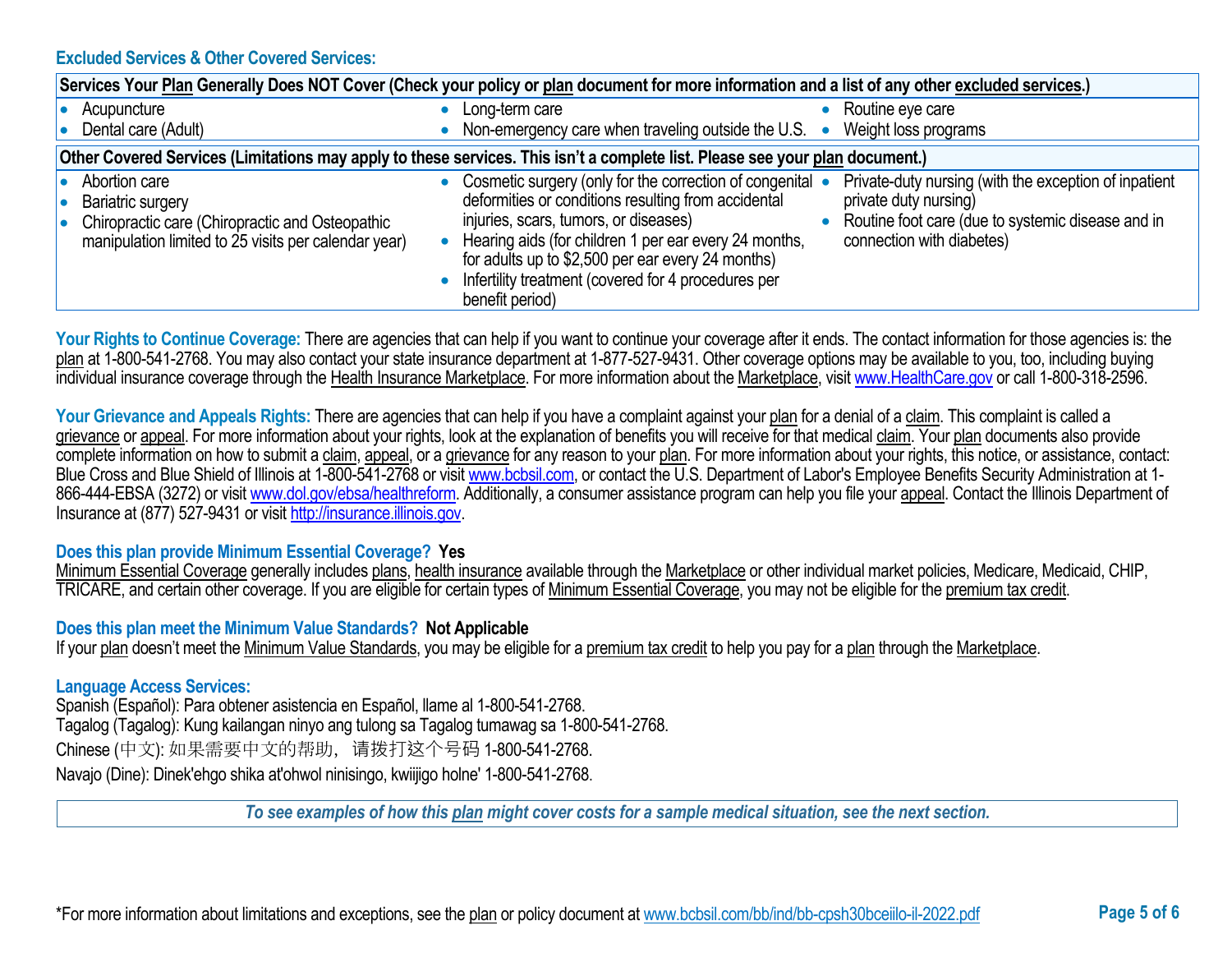### **About these Coverage Examples:**



**This is not a cost estimator.** Treatments shown are just examples of how this plan might cover medical care. Your actual costs will be different depending on the actual care you receive, the prices your providers charge, and many other factors. Focus on the cost-sharing amounts (deductibles, copayments and coinsurance) and excluded services under the plan. Use this information to compare the portion of costs you might pay under different health plans. Please note these coverage examples are based on self-only coverage.

# **Peg is Having a Baby** (9 months of in-network pre-natal care and a hospital delivery)

| The plan's overall deductible      | \$8,700 |
|------------------------------------|---------|
| ■ Specialist                       | \$0     |
| $\blacksquare$ Hospital (facility) | \$0     |
| ■ Other                            | \$0     |

## **This EXAMPLE event includes services like:**

Specialist office visits (*prenatal care)* Childbirth/Delivery Professional Services Childbirth/Delivery Facility Services Diagnostic tests (*ultrasounds and blood work)* Specialist visit *(anesthesia)* 

# **Total Example Cost \$12,700**

### **In this example, Peg would pay:**

| <b>Cost Sharing</b>        |         |
|----------------------------|---------|
| Deductibles                | \$8,700 |
| Copayments                 | \$0     |
| Coinsurance                | \$0     |
| What isn't covered         |         |
| Limits or exclusions       | \$60    |
| The total Peg would pay is | \$8,760 |

# **Managing Joe's Type 2 Diabetes** (a year of routine in-network care of a wellcontrolled condition)

| $\blacksquare$ The plan's overall deductible | \$8,700 |
|----------------------------------------------|---------|
| ■ Specialist                                 | \$0     |
| $\blacksquare$ Hospital (facility)           | \$0     |
| ■ Other                                      | \$0     |

# **This EXAMPLE event includes services like:**

Primary care physician office visits (*including disease education)* Diagnostic tests *(blood work)* Prescription drugs Durable medical equipment *(glucose meter)* 

# **Total Example Cost \$5,600**

### **In this example, Joe would pay:**

| Cost Sharing               |         |
|----------------------------|---------|
| <b>Deductibles</b>         | \$5,200 |
| Copayments                 | \$60    |
| Coinsurance                | \$0     |
| What isn't covered         |         |
| Limits or exclusions       | \$20    |
| The total Joe would pay is | \$5,280 |

#### **Mia's Simple Fracture** (in-network emergency room visit and follow up care)

| $\blacksquare$ The plan's overall deductible | \$8,700   |
|----------------------------------------------|-----------|
| ■ Specialist                                 | SO        |
| $\blacksquare$ Hospital (facility)           | <b>SO</b> |
| <b>■ Other</b>                               | SO        |

### **This EXAMPLE event includes services like:**

Emergency room care *(including medical supplies)* Diagnostic test *(x-ray)* Durable medical equipment *(crutches)* Rehabilitation services *(physical therapy)*

| <b>Total Example Cost</b> | \$2,800 |
|---------------------------|---------|
|---------------------------|---------|

### **In this example, Mia would pay:**

| <b>Cost Sharing</b>        |         |  |
|----------------------------|---------|--|
| Deductibles                | \$2,800 |  |
| Copayments                 | \$0     |  |
| Coinsurance                | \$0     |  |
| What isn't covered         |         |  |
| Limits or exclusions       | \$0     |  |
| The total Mia would pay is | \$2,800 |  |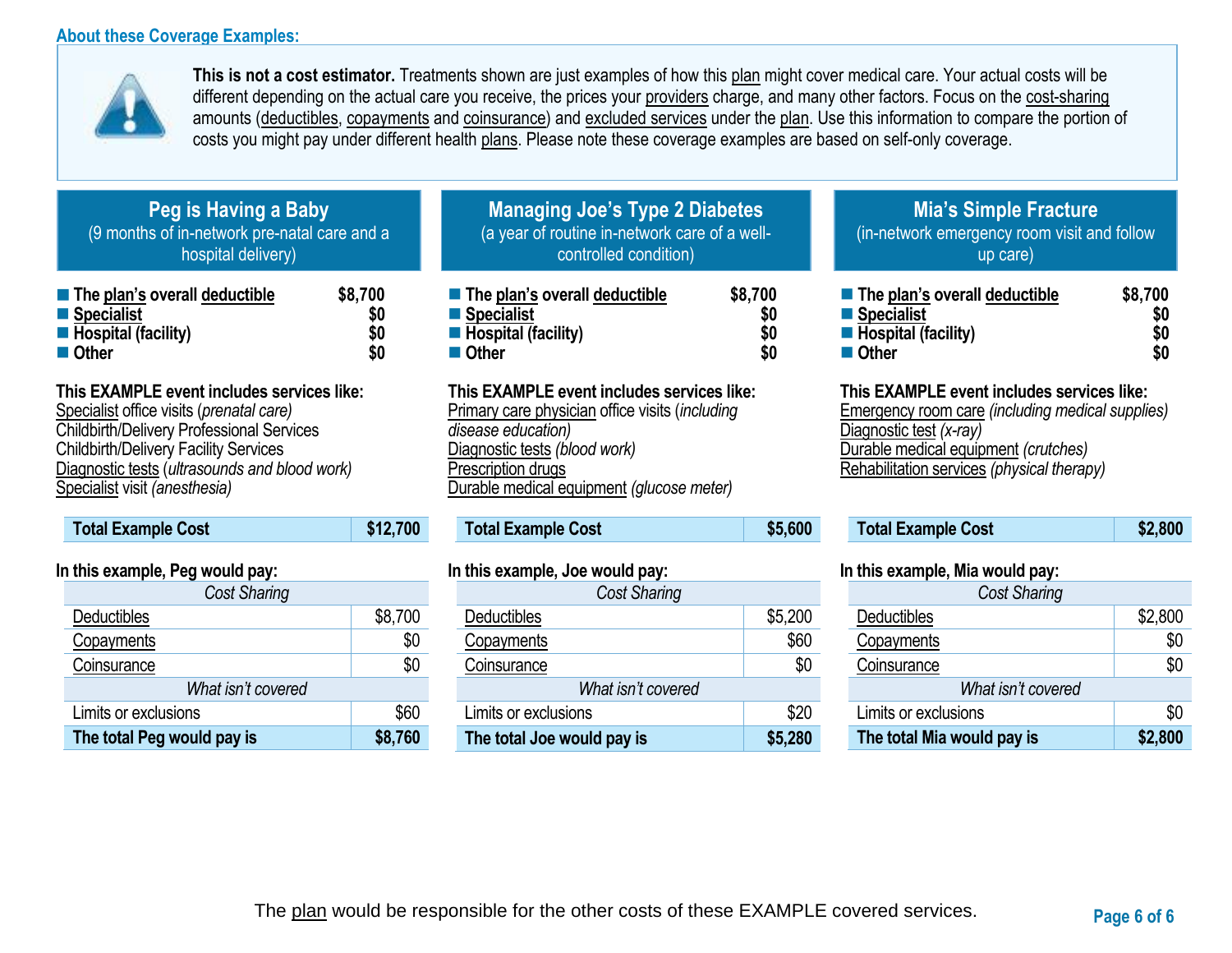

### Health care coverage is important for everyone.

We provide free communication aids and services for anyone with a disability or who needs language assistance.<br>We do not discriminate on the basis of race, color, national origin, sex, gender identity, age, sexual orientat health status or disability.

To receive language or communication assistance free of charge, please call us at 855-710-6984.

If you believe we have failed to provide a service, or think we have discriminated in another way, contact us to file a grievance.

| Office of Civil Rights Coordinator<br>300 E. Randolph St.<br>35th Floor<br>Chicago, Illinois 60601                          | Phone:<br>TTY/TDD:<br>Fax:<br>Email: | 855-664-7270 (voicemail)<br>855-661-6965<br>855-661-6960<br>CivilRightsCoordinator@hcsc.net                                                                        |
|-----------------------------------------------------------------------------------------------------------------------------|--------------------------------------|--------------------------------------------------------------------------------------------------------------------------------------------------------------------|
| You may file a civil rights complaint with the U.S. Department of Health and Human Services, Office for Civil Rights, at:   |                                      |                                                                                                                                                                    |
| U.S. Dept. of Health & Human Services<br>200 Independence Avenue SW<br>Room 509F, HHH Building 1019<br>Washington, DC 20201 | Phone:<br>TTY/TDD:                   | 800-368-1019<br>800-537-7697<br>Complaint Portal: https://ocrportal.hhs.gov/ocr/portal/lobby.jsf<br>Complaint Forms: http://www.hhs.gov/ocr/office/file/index.html |